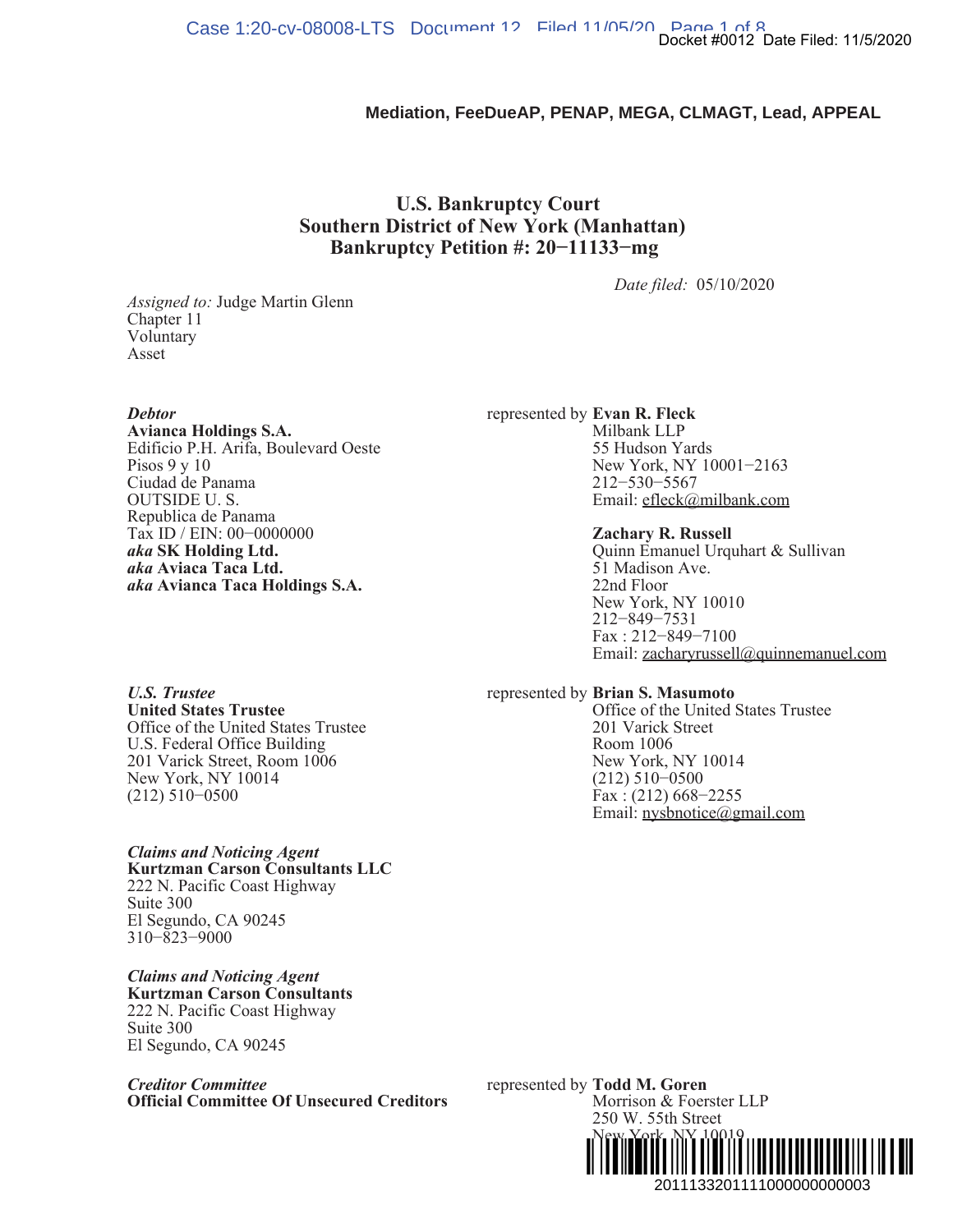Fax : (212) 468−7900 Email: tgoren@mofo.com

**Brett H. Miller** Morrison & Foerster LLP 250 West 55th Street New York, NY 10019 (212) 468−8051 Fax : (212) 468−7900 Email: brettmiller@mofo.com

| <b>Filing Date</b> | #         | <b>Docket Text</b>                                                                                                                                                                                                                                                                                                                                                                                                                                                                                                                                                                                                                                                                                                                                                                                                                                                                                                                                                                                                                                                                                                                                                                                                                                                                                                                                                                                                                        |
|--------------------|-----------|-------------------------------------------------------------------------------------------------------------------------------------------------------------------------------------------------------------------------------------------------------------------------------------------------------------------------------------------------------------------------------------------------------------------------------------------------------------------------------------------------------------------------------------------------------------------------------------------------------------------------------------------------------------------------------------------------------------------------------------------------------------------------------------------------------------------------------------------------------------------------------------------------------------------------------------------------------------------------------------------------------------------------------------------------------------------------------------------------------------------------------------------------------------------------------------------------------------------------------------------------------------------------------------------------------------------------------------------------------------------------------------------------------------------------------------------|
| 05/10/2020         | <u>17</u> | Motion to Authorize / Debtors' Motion for Interim and Final Orders<br>Pursuant to Sections $105(a)$ and 363 of the Bankruptcy Code (I)<br>Authorizing Debtors to Pay or Honor Prepetition Obligations to<br>Customers, Travel Agents, Charter and Tour Operators, and Certain<br>Other Business Entities; (II) Modifying Automatic Stay to the Extent<br>Necessary to Effectuate Ordinary Course Setoffs with Such<br>Counterparties; and (III) Granting Related Relief filed by Evan R.<br>Fleck on behalf of Avianca Holdings S.A., (Fleck, Evan) (Entered:<br>05/10/2020                                                                                                                                                                                                                                                                                                                                                                                                                                                                                                                                                                                                                                                                                                                                                                                                                                                               |
| 05/10/2020         | 20        | Declaration of Adrian Neuhauser in Support of Chapter 11 Petitions<br>and First Day Pleadings filed by Evan R. Fleck on behalf of Avianca<br>Holdings S.A (Fleck, Evan) (Entered: 05/10/2020)                                                                                                                                                                                                                                                                                                                                                                                                                                                                                                                                                                                                                                                                                                                                                                                                                                                                                                                                                                                                                                                                                                                                                                                                                                             |
| 05/12/2020         | <u>61</u> | Transcript regarding Hearing Held on 05/11/2020 at 2:00 pm RE: (Doc.<br>No. 17) Motion Authorizing Debtors to Pay or Honor Pre-petition<br>Obligations to Customers, Travel Agents, Charter and Tour Operators,<br>and Certain Other Business Entities;(II) Modifying Automatic Stay to<br>the Extent Necessary to Effectuate Ordinary Course Setoffs with Such<br>Counterparties.(Doc. No. 2) Debtors' Motion for Entry of an Order<br>(I) Directing Joint Administration of Chapter 11 Cases and (II) Granting<br>Related Relief. (Doc. No. 3) Debtors' Motion for an Order (I)<br>Authorizing, But Not Directing, the Debtors to (A) Pay Pre-petition<br>Wages, Compensation and Employee Benefits and (B) Continue<br>Payment of Wages, Compensation, Employee Benefits and Related<br>Administrative Obligations in the Ordinary Course Of Businesset al.<br>Remote electronic access to the transcript is restricted until 8/10/2020.<br>The transcript may be viewed at the Bankruptcy Court Clerks Office.<br>[Transcription Service Agency: eScribers.]. (See the Courts Website for<br>contact information for the Transcription Service Agency.). Notice of<br>Intent to Request Redaction Deadline Due By 5/19/2020. Statement of<br>Redaction Request Due By 6/2/2020. Redacted Transcript Submission<br>Due By 6/12/2020. Transcript access will be restricted through<br>8/10/2020. (Lewis, Tenille) (Entered: 05/14/2020) |
| 06/09/2020         | 252       | Final Order signed on 6/9/2020 Pursuant to Sections 105(a) and 363 of<br>the Bankruptcy Code (I) Authorizing Debtors to Pay or Honor<br>Prepetition Obligations to Customers, Travel Agents, Charter and Tour<br>Operators, and Certain Other Business Entities; (II) Modifying<br>Automatic Stay to the Extent Necessary to Effectuate Ordinary Course<br>Setoffs with Such Counterparties; and Granting Related Relief (Related<br>Doc # 17). (Anderson, Deanna) (Entered: $06/09/2020$ )                                                                                                                                                                                                                                                                                                                                                                                                                                                                                                                                                                                                                                                                                                                                                                                                                                                                                                                                               |
| 06/12/2020         | 285       | Transcript regarding Hearing Held on 06/11/2020 at 2:00 pm RE: (Doc#<br>238, 239, 240, 251, 268, 274) Motion (I) Request for Expedited<br>Determination; and (II) Debtors' Motion for Entry of an Order (A)<br>Authorizing the Debtors to Redact and File Under Seal their Reply to                                                                                                                                                                                                                                                                                                                                                                                                                                                                                                                                                                                                                                                                                                                                                                                                                                                                                                                                                                                                                                                                                                                                                       |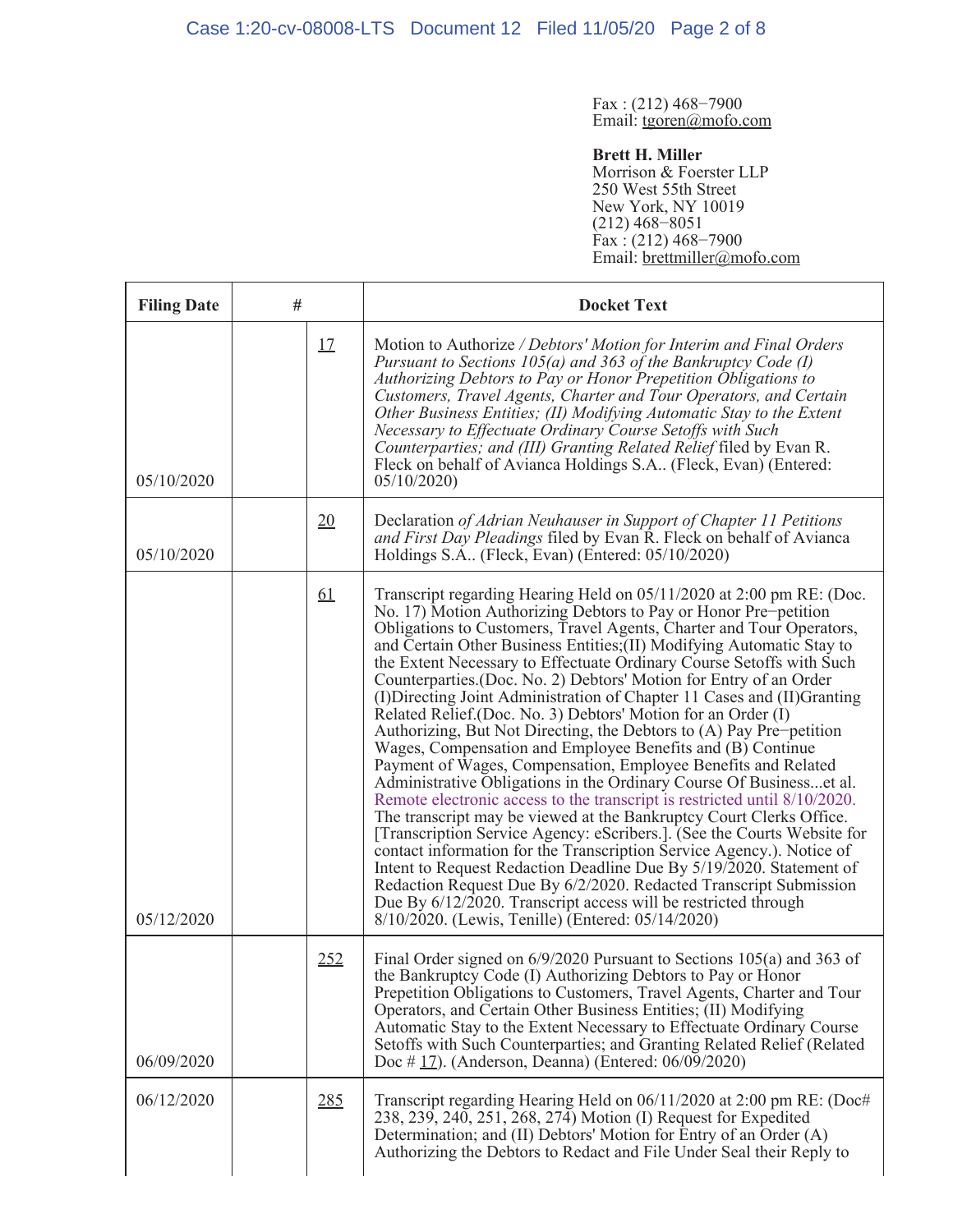|            |     | the Objection of the United States Trustee to Entry of an Order<br>Authorizing the Debtors to Pay Wages, Compensation, Employee<br>Benefits and Related Relief and (B) Granting Related Relief. Second<br>Day of Hearing will take place on June 18th at 2:30 PMet al. Remote<br>electronic access to the transcript is restricted until 9/10/2020. The<br>transcript may be viewed at the Bankruptcy Court Clerks Office.<br>[Transcription Service Agency: eScribers, LLC.]. (See the Courts<br>Website for contact information for the Transcription Service Agency.)<br>(RE: related document(s) 239, 238, 274, 222, 268, 3, 35, 240, 251).<br>Notice of Intent to Request Redaction Deadline Due By 6/19/2020.<br>Statement of Redaction Request Due By 7/6/2020. Redacted Transcript<br>Submission Due By 7/13/2020. Transcript access will be restricted<br>through 9/10/2020. (Lewis, Tenille) (Entered: 06/15/2020) |
|------------|-----|------------------------------------------------------------------------------------------------------------------------------------------------------------------------------------------------------------------------------------------------------------------------------------------------------------------------------------------------------------------------------------------------------------------------------------------------------------------------------------------------------------------------------------------------------------------------------------------------------------------------------------------------------------------------------------------------------------------------------------------------------------------------------------------------------------------------------------------------------------------------------------------------------------------------------|
| 06/23/2020 | 306 | Motion to Reject / Debtors' Motion for Entry of an Order Authorizing<br>Rejection of Certain Executory Contracts filed by Evan R. Fleck on<br>behalf of Avianca Holdings S.A. with hearing to be held on 7/15/2020<br>at $10:00$ AM at Courtroom 523 (MG) Responses due by $7/2/2020$ ,.<br>(Attachments: # $1$ Exhibit A – Neuhauser Declaration # $2$ Exhibit B –<br>Renenger Declaration # $\frac{3}{2}$ Exhibit C – Proposed Order) (Fleck, Evan)<br>(Entered: 06/23/2020)                                                                                                                                                                                                                                                                                                                                                                                                                                               |
| 06/23/2020 | 307 | Adversary case 20-01189. Complaint against USAV flow Limited (Fee<br>Amount $\frac{5}{3}$ 350.). Nature(s) of Suit: (21 (Validity, priority or extent of<br>lien or other interest in property)), (91 (Declaratory judgment)) Filed by<br>Evan R. Fleck on behalf of Avianca Holdings S.A., et al. (Fleck, Evan)<br>(Entered: 06/23/2020)                                                                                                                                                                                                                                                                                                                                                                                                                                                                                                                                                                                    |
| 06/29/2020 | 350 | Motion to Authorize / Debtors' Emergency Motion for Entry of an<br>Order Authorizing Alternative Service of Process filed by Evan R. Fleck<br>on behalf of Avianca Holdings S.A. with hearing to be held on<br>6/30/2020 at 03:00 PM at Courtroom 523 (MG) Responses due by<br>6/30/2020, (Fleck, Evan) (Entered: 06/29/2020)                                                                                                                                                                                                                                                                                                                                                                                                                                                                                                                                                                                                |
| 07/06/2020 | 387 | Monthly Operating Report for the Period Ending May 31, 2020 Filed by<br>Evan R. Fleck on behalf of Avianca Holdings S.A. (Fleck, Evan)<br>(Entered: 07/06/2020)                                                                                                                                                                                                                                                                                                                                                                                                                                                                                                                                                                                                                                                                                                                                                              |
| 07/06/2020 | 389 | Amended Operating Report / Amended Monthly Operating Report for<br>the Period Ending May 31, 2020 related to ECF No. 387 Filed by Evan<br>R. Fleck on behalf of Avianca Holdings S.A (Fleck, Evan) (Entered:<br>07/06/2020                                                                                                                                                                                                                                                                                                                                                                                                                                                                                                                                                                                                                                                                                                   |
| 07/22/2020 | 615 | Statement / Verified Statement of White & Case LLP and The USAV<br>Secured Lender Group Pursuant to Bankruptcy Rule 2019 filed by Mark<br>Franke on behalf of USAV Secured Lender Group. (Franke, Mark)<br>(Entered: 07/22/2020)                                                                                                                                                                                                                                                                                                                                                                                                                                                                                                                                                                                                                                                                                             |
| 07/22/2020 | 616 | Objection to Motion / USAV flow Limiteds Objection And Reservation<br>Of Rights To Debtors Motion For Entry Of An Order Authorizing<br>Rejection Of Certain Executory Contracts [D.I. 306] (related<br>document(s)306) filed by Sheron Korpus on behalf of USAVflow<br>Limited. (Attachments: $\#$ 1 Exhibit A) (Korpus, Sheron) (Entered:<br>07/22/2020                                                                                                                                                                                                                                                                                                                                                                                                                                                                                                                                                                     |
| 07/22/2020 | 617 | Objection of the USAV Secured Lender Group to Debtors' Motion for<br>Entry of An Order Authorizing Rejection of Certain Executory<br><i>Contracts</i> (related document( $\overline{s}$ ) $\frac{306}{6}$ ) filed by Glenn M. Kurtz on behalf<br>of USAV Secured Lender Group. (Kurtz, Glenn) (Entered: 07/22/2020)                                                                                                                                                                                                                                                                                                                                                                                                                                                                                                                                                                                                          |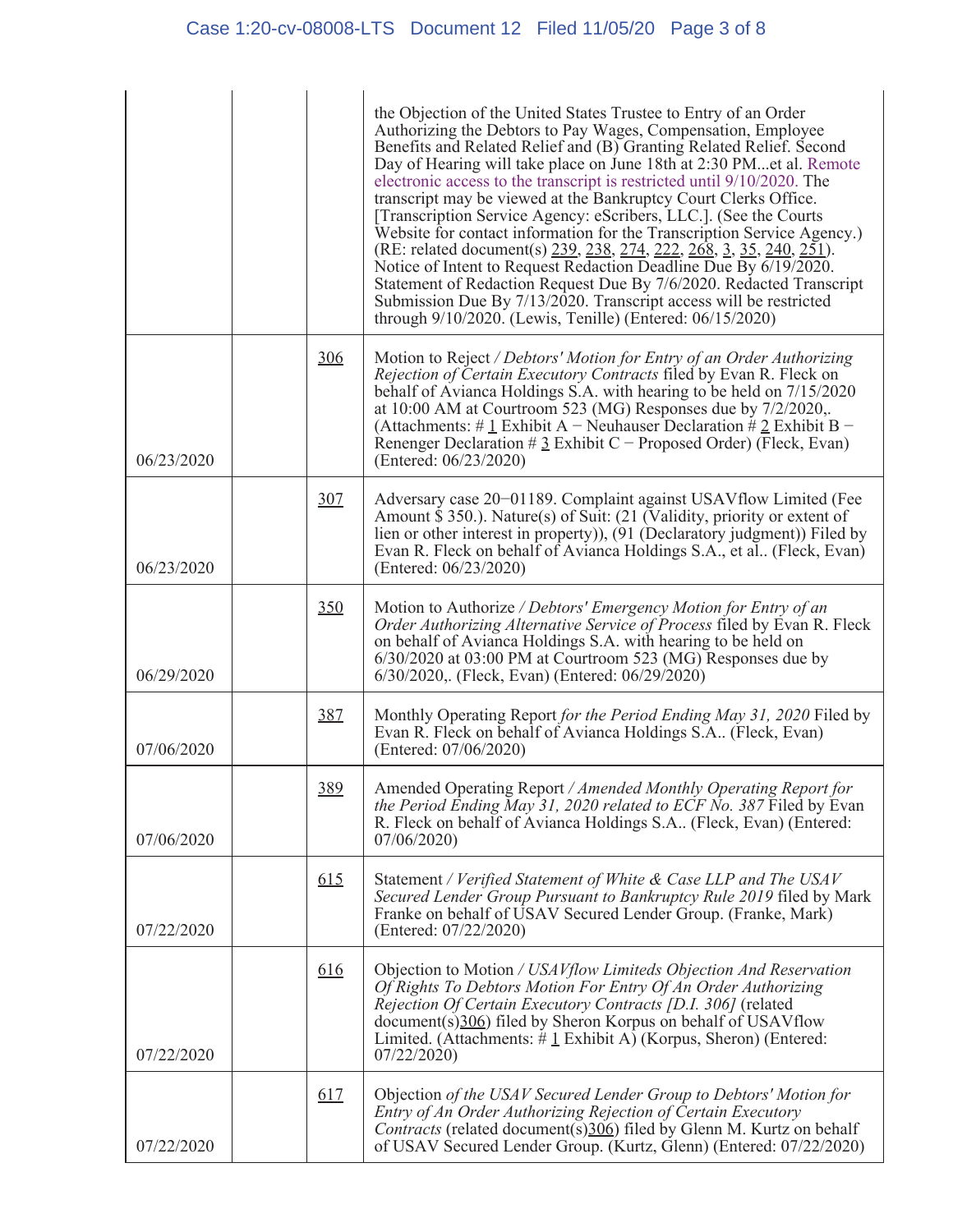| 07/22/2020 | 618 | Declaration of Suescun Melo in Support Objection of the USAV Secured<br>Lender Group to Debtors' Motion for Entry of An Order Authorizing<br>Rejection of Certain Executory Contracts (related document(s)617)<br>filed by Glenn M. Kurtz on behalf of USAV Secured Lender Group.<br>(Attachments: $\#$ 1 Exhibit A) (Kurtz, Glenn) (Entered: 07/23/2020)                                                                                                                                                                                                                                                                                                                                                                                                                                                                                                     |
|------------|-----|---------------------------------------------------------------------------------------------------------------------------------------------------------------------------------------------------------------------------------------------------------------------------------------------------------------------------------------------------------------------------------------------------------------------------------------------------------------------------------------------------------------------------------------------------------------------------------------------------------------------------------------------------------------------------------------------------------------------------------------------------------------------------------------------------------------------------------------------------------------|
| 07/23/2020 | 619 | Declaration Joshua D. Weedman in Support Objection of the USAV<br>Secured Lender Group to Debtors' Motion for Entry of An Order<br>Authorizing Rejection of Certain Executory Contracts (related<br>$document(s)617)$ filed by Glenn M. Kurtz on behalf of USAV Secured<br>Lender Group. (Attachments: # $1$ Exhibit A # $2$ Exhibit B # $3$ Exhibit C<br># $\frac{4}{5}$ Exhibit D # $\frac{5}{5}$ Exhibit E # $\frac{6}{5}$ Exhibit F # $\frac{7}{5}$ Exhibit G-1 # $\frac{8}{5}$ Exhibit<br>$G-2 \# 9$ Exhibit $G-3 \# 10$ Exhibit $G-4 \# 11$ Exhibit $G-5 \# 12$ Exhibit<br>$G-6 \# 13$ Exhibit $G-7 \# 14$ Exhibit $G-8 \# 15$ Exhibit $G-9 \# 16$ Exhibit<br>$G-10 \# 17$ Exhibit $G-11 \# 18$ Exhibit $G-12$ ) (Kurtz, Glenn) (Entered:<br>07/23/2020                                                                                                 |
| 07/24/2020 | 628 | Order Signed on 7/24/2020 Scheduling Status Conference with Counsel<br>Concerning Debtor's Motion to Reject to USAV Agreements. The<br>Status Conference Will be Held on 7/27/2020 at 03:30 p.m. (related<br>document(s) $\frac{306}{20}$ (Calderon, Lynda) (Entered: $\frac{07}{24}/\frac{20}{20}$ )                                                                                                                                                                                                                                                                                                                                                                                                                                                                                                                                                         |
| 07/28/2020 | 647 | Transcript regarding Hearing Held on 07/27/2020 at 3:30 pm RE: (Doc#<br>628, 617, 616, 306) Telephonic Status Conference (Using Court<br>Solutions) with Counsel Concerning Debtors' Motion to Reject to<br>USAV Agreements Remote electronic access to the transcript is<br>restricted until 10/26/2020. The transcript may be viewed at the<br>Bankruptcy Court Clerks Office. [Transcription Service Agency:<br>eScribers, LLC.]. (See the Courts Website for contact information for<br>the Transcription Service Agency.) (RE: related document(s) $628, 617$ ,<br>306, 616). Notice of Intent to Request Redaction Deadline Due By<br>8/4/2020. Statement of Redaction Request Due By 8/18/2020. Redacted<br>Transcript Submission Due By 8/28/2020. Transcript access will be<br>restricted through 10/26/2020. (Lewis, Tenille) (Entered: 07/30/2020) |
| 08/04/2020 | 659 | Stipulation and Order, Signed on 8/4/2020, Regarding Briefing<br>Schedule. (related document(s) $617, 306, 616$ ) The Court will conduct a<br>hearing at 10:00 am ET on August 26, 2020 UsingZoom For<br>Government. (Anderson, Deanna) (Entered: 08/04/2020)                                                                                                                                                                                                                                                                                                                                                                                                                                                                                                                                                                                                 |
| 08/05/2020 | 662 | Motion to Allow Excess Pages filed by Evan R. Fleck on behalf of<br>Avianca Holdings S.A (Attachments: $\#$ 1 Exhibit A – Proposed Order)<br>(Fleck, Evan) (Entered: 08/05/2020)                                                                                                                                                                                                                                                                                                                                                                                                                                                                                                                                                                                                                                                                              |
| 08/06/2020 | 663 | Monthly Operating Report for the Period June 1, 2020 Through June<br>30, 2020 Filed by Evan R. Fleck on behalf of Avianca Holdings S.A<br>(Fleck, Evan) (Entered: 08/06/2020)                                                                                                                                                                                                                                                                                                                                                                                                                                                                                                                                                                                                                                                                                 |
| 08/06/2020 | 665 | Response to Motion / Response of the USAV Secured Lender Group to<br>the Urgent Motion of the Debtors for Leave to Exceed Page Limit<br>(related document(s)662) filed by Glenn M. Kurtz on behalf of USAV<br>Secured Lender Group. (Kurtz, Glenn) (Entered: 08/06/2020)                                                                                                                                                                                                                                                                                                                                                                                                                                                                                                                                                                                      |
| 08/06/2020 | 666 | Statement / USAVflow Limited's Joinder To Response Of The USAV<br>Secured Lender Group To The Urgent Motion Of The Debtors For<br>Leave To Exceed Page Limit (related document(s)665) filed by Sheron<br>Korpus on behalf of USAVflow Limited. (Korpus, Sheron) (Entered:<br>$08/\overline{06}/2020$                                                                                                                                                                                                                                                                                                                                                                                                                                                                                                                                                          |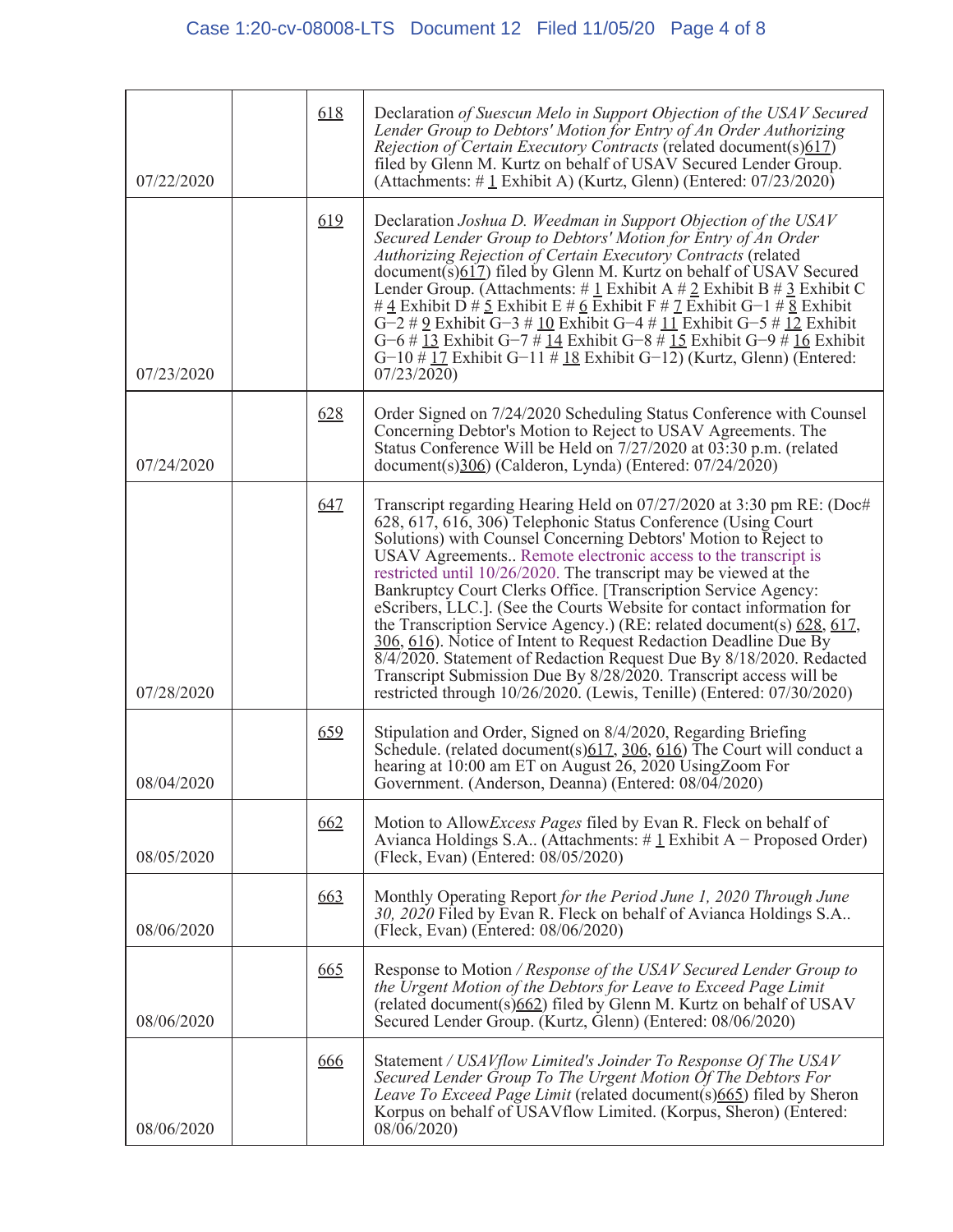| 08/06/2020 | 674        | Order signed on 08/06/2020 Granting Debtors Leave to Exceed the Page<br>Limit with Respect to Their Reply in Support of the Motion for Entry of<br>an Order Authorizing Rejection of Certain Executory Contracts and<br>Granting the USAV Secured Lender Group Leave to Exceed the Page<br>Limit with Respect to its Sur-Reply (Related Doc $#662$ ). (Gomez,<br>Jessica) (Entered: 08/06/2020)                                                                                        |
|------------|------------|----------------------------------------------------------------------------------------------------------------------------------------------------------------------------------------------------------------------------------------------------------------------------------------------------------------------------------------------------------------------------------------------------------------------------------------------------------------------------------------|
| 08/07/2020 | 681        | Statement / Reply in Support of Debtors' Motion for Entry of an Order<br>Authorizing Rejection of Certain Executory Contracts (related<br>document(s) $617$ , $306$ , $616$ ) filed by Todd M. Goren on behalf of<br>Official Committee Of Unsecured Creditors. (Goren, Todd) (Entered:<br>08/07/2020)                                                                                                                                                                                 |
| 08/07/2020 | 683        | Statement /Debtors' Reply Brief in Support of the Motion to Reject filed<br>by Evan R. Fleck on behalf of Avianca Holdings S.A (Attachments: #<br>$\frac{1}{2}$ Exhibit A # 2 Exhibit B # 3 Exhibit 1 to Renenger Declaration # 4<br>Exhibit 2 to Renenger Declaration $\# 5$ Exhibit 3 to Renenger<br>Declaration) (Fleck, Evan) (Entered: 08/07/2020)                                                                                                                                |
| 08/07/2020 | 684        | Declaration of Jaime Arrubla filed by Evan R. Fleck on behalf of<br>Avianca Holdings S.A (Attachments: $\#$ 1 Exhibit A $\#$ 2 Exhibit B)<br>(Fleck, Evan) (Entered: 08/07/2020)                                                                                                                                                                                                                                                                                                       |
| 08/11/2020 | 694        | Motion to Authorize / Notice of Hearing on Debtors' (I) Request for<br>Expedited Determination; and (II) Emergency Motion for Authorization<br>to Enter into Letter Agreements with Financing Arrangers filed by Evan<br>R. Fleck on behalf of Avianca Holdings S.A. with hearing to be held on<br>8/18/2020 at 02:00 PM at Courtroom 523 (MG) Responses due by<br>8/14/2020, (Fleck, Evan) (Entered: 08/11/2020)                                                                      |
| 08/18/2020 | 714        | Response / Supplemental Response of the Official Committee of<br>Unsecured Creditors to the Court's Questions Posed at the July 27,<br>2020 Status Conference (related document(s)306) filed by Todd M.<br>Goren on behalf of Official Committee Of Unsecured Creditors. (Goren,<br>Todd) (Entered: 08/18/2020)                                                                                                                                                                        |
| 08/18/2020 | <u>715</u> | Response /Debtors' Response to the Court's Questions Posed at the July<br>27, 2020 Status Conference filed by Evan R. Fleck on behalf of Avianca<br>Holdings S.A (Attachments: $\# \mathbf{1}$ Exhibit A) (Fleck, Evan) (Entered:<br>08/18/2020                                                                                                                                                                                                                                        |
| 08/18/2020 | 716        | Response / Supplemental Brief in Support of Objections of the USAV<br>Secured Lender Group to Debtors' Motion for Entry of an Order<br>Authorizing Rejection of Certain Executory Contracts (related<br>document( $\frac{s}{684}$ , 617, 683, 306, 681) filed by Glenn M. Kurtz on behalf<br>of USAV Secured Lender Group. (Kurtz, Glenn) (Entered: 08/18/2020)                                                                                                                        |
| 08/18/2020 | 717        | Response / USAV flow Limiteds Combined Response To (A) Debtors<br>Reply In Support Of Debtors Motion For Entry Of An Order<br>Authorizing Rejection Of Certain Executory Contracts And (B)<br>Questions Posed By The Court At The July 27, 2020 Status Conference<br>(related document(s) $684$ , $617$ , $683$ , $306$ , $616$ ) filed by Sheron Korpus on<br>behalf of USAV flow Limited. (Attachments: $\#$ 1 Exhibit A $\#$ 2 Exhibit<br>B) (Korpus, Sheron) (Entered: 08/18/2020) |
| 08/18/2020 | <u>718</u> | Response / Sur-Reply of the USAV Secured Lender Group to Debtors'<br>Motion for Entry of an Order Authorizing Rejection of Certain<br><i>Executory Contracts</i> (related document(s)684, 617, 683, 306, 681) filed<br>by Glenn M. Kurtz on behalf of USAV Secured Lender Group. (Kurtz,                                                                                                                                                                                               |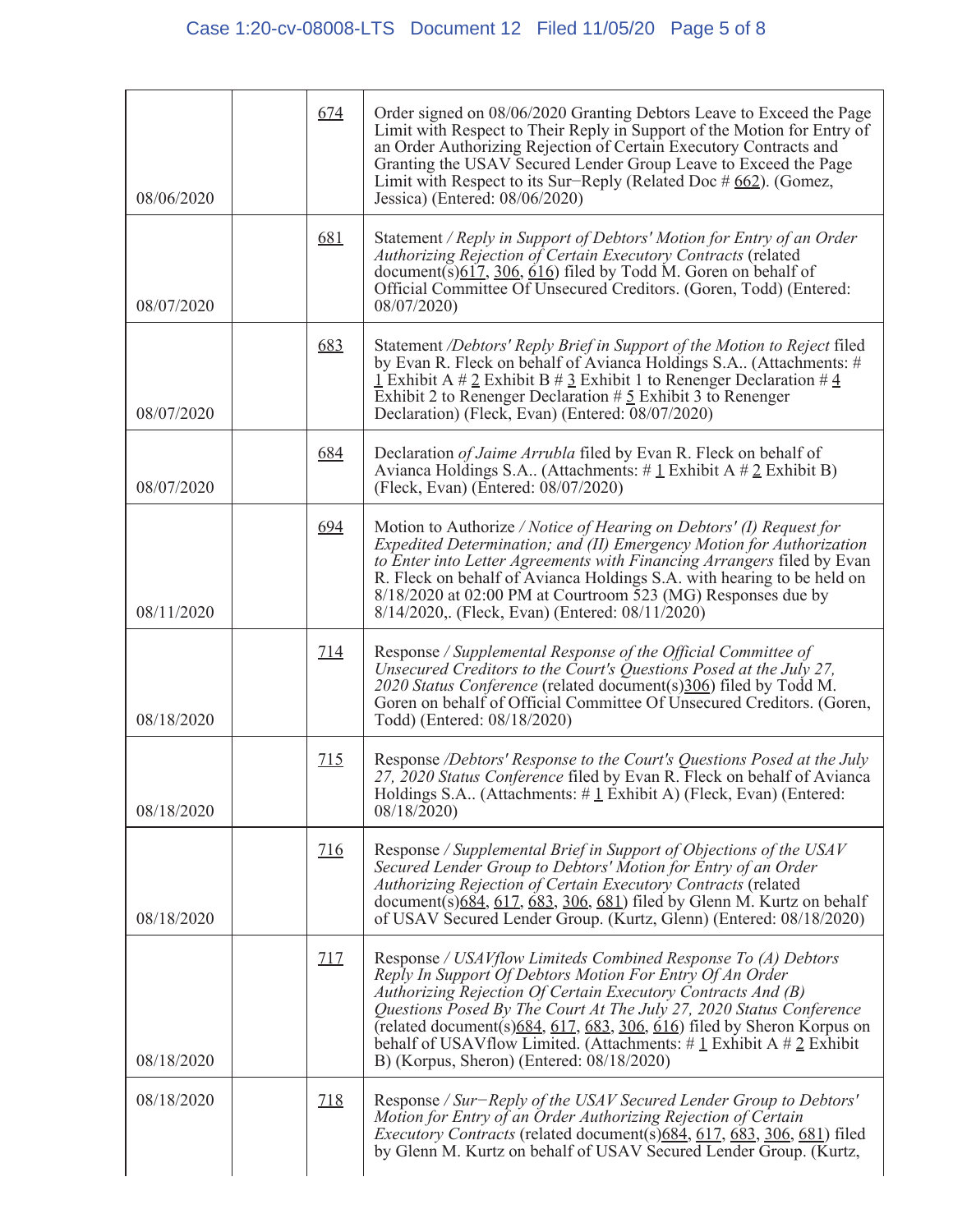# Case 1:20-cv-08008-LTS Document 12 Filed 11/05/20 Page 6 of 8

|            |            | Glenn) (Entered: 08/18/2020)                                                                                                                                                                                                                                                                                                                                                                                                                                                                                                                                                                                                                                                                                                                                                                                                                                                                                                                                                                                                                                  |
|------------|------------|---------------------------------------------------------------------------------------------------------------------------------------------------------------------------------------------------------------------------------------------------------------------------------------------------------------------------------------------------------------------------------------------------------------------------------------------------------------------------------------------------------------------------------------------------------------------------------------------------------------------------------------------------------------------------------------------------------------------------------------------------------------------------------------------------------------------------------------------------------------------------------------------------------------------------------------------------------------------------------------------------------------------------------------------------------------|
| 08/19/2020 | 719        | Declaration of Vicente Lines In Support of the USAV Secured Lender<br>Groups Supplemental Brief and Sur-Reply in Support of Objection to<br>Debtors' Motion for Entry of an Order Authorizing Rejection of Certain<br><i>Executory Contracts</i> (related document(s) $684, 617, 683, 306, 681$ ) filed<br>by Glenn M. Kurtz on behalf of USAV Secured Lender Group. (Kurtz,<br>Glenn) (Entered: 08/19/2020)                                                                                                                                                                                                                                                                                                                                                                                                                                                                                                                                                                                                                                                  |
| 08/19/2020 | 720        | Declaration / Second Declaration of Jorge Suescun Melo In Support of<br>the USAV Secured Lender Group's Supplemental Brief and Sur-Reply<br>in Support of Objection to Debtors' Motion for Entry of an Order<br>Authorizing Rejection of Certain Executory Contracts (related<br>document( $\overline{s}$ ) $\overline{684}$ , $\overline{617}$ , $\overline{683}$ , $\overline{306}$ , $\overline{681}$ ) filed by Glenn M. Kurtz on behalf<br>of USAV Secured Lender Group. (Attachments: #1 Exhibit A) (Kurtz,<br>Glenn) (Entered: 08/19/2020)                                                                                                                                                                                                                                                                                                                                                                                                                                                                                                             |
| 08/19/2020 | 721        | Declaration / Second Declaration of Joshua D. Weedman in Support of<br>Objections of the USAV Secured Lender Group to Debtors' Motion for<br>Entry of an Order Authorizing Rejection of Certain Executory Contracts<br>(related document(s) $617, 683, 306, 681, 684$ ) filed by Glenn M. Kurtz<br>on behalf of USAV Secured Lender Group. (Attachments: $\# \mathbf{1}$ Exhibit A<br># 2 Exhibit B # 3 Exhibit C # 4 Exhibit D # 5 Exhibit E # 6 Exhibit F #<br>$\frac{7}{4}$ Exhibit G # $\frac{8}{5}$ Exhibit H # $\frac{9}{5}$ Exhibit I # $\frac{10}{5}$ Exhibit J # $\frac{11}{5}$ Exhibit L #<br>12 Exhibit M # 13 Exhibit N-1 # 14 Exhibit N-2 # 15 Exhibit N-3 # 16<br>Exhibit N-4 # 17 Exhibit N-5 # 18 Exhibit N-6 # 19 Exhibit N-7 # 20<br>Exhibit N-8 # 21 Exhibit N-9 # 22 Exhibit N-10 # 23 Exhibit N-11 #<br>24 Exhibit N-12 # 25 Exhibit N-13 # 26 Exhibit N-14 # 27 Exhibit<br>N-15 # 28 Exhibit N-16 # 29 Exhibit N-17 # 30 Exhibit N-18 # 31<br>Exhibit N-19 # 32 Exhibit N-20 # 33 Exhibit N-21) (Kurtz, Glenn)<br>(Entered: 08/19/2020) |
| 08/19/2020 | <u>726</u> | Statement / Notice of Filing of English Translation of Exhibit A to the<br>Declaration of Jorge Suescun Melo [Ecf No. 618] (related<br>$document(s)618)$ filed by Glenn M. Kurtz on behalf of USAV Secured<br>Lender Group. (Attachments: $\#$ 1 Exhibit A) (Kurtz, Glenn) (Entered:<br>08/19/2020                                                                                                                                                                                                                                                                                                                                                                                                                                                                                                                                                                                                                                                                                                                                                            |
| 08/20/2020 | <u>739</u> | Order, Signed on 8/20/2020, Establishing Procedures for Remote<br>Evidentiary Hearing on August 26, 2020 in Connection With<br>Debtors Motion for an Order Granting Relief With Respect to Contested<br>Motion. (Document(s)306) Hearing Using Zoom for Government to be<br>held on 8/26/2020 at 10:00 AM. (Anderson, Deanna) (Entered:<br>08/20/2020                                                                                                                                                                                                                                                                                                                                                                                                                                                                                                                                                                                                                                                                                                         |
| 08/20/2020 | <u>740</u> | Letter / Status Letter to Hon. Martin Glenn re August 26 Hearing<br>(related document(s)306) Filed by Evan R. Fleck on behalf of Avianca<br>Holdings S.A (Fleck, Evan) (Entered: 08/20/2020)                                                                                                                                                                                                                                                                                                                                                                                                                                                                                                                                                                                                                                                                                                                                                                                                                                                                  |
| 08/20/2020 | <u>743</u> | Transcript regarding Hearing Held on 08/19/2020 at RE: (Doc# 694,<br>708, 709, 712) Telephone Hearing Using CourtSolutions RE: Debtors'<br>(I) Request for Expedited Determination; and (II) Emergency Motion<br>for Authorization to Enter into Letter Agreements with Financing<br>Arrangers (Doc##695, 694, 696, 712) Telephone Hearing Using<br>CourtSolutions RE: Debtors' (I) Request For Expedited Determination;<br>and (II) Motion for Authorization to File DIP Facility Fee Letter Under<br>Seal. Remote electronic access to the transcript is restricted until<br>11/18/2020. The transcript may be viewed at the Bankruptcy Court<br>Clerks Office. [Transcription Service Agency: eScribers, LLC.]. (See<br>the Courts Website for contact information for the Transcription Service                                                                                                                                                                                                                                                           |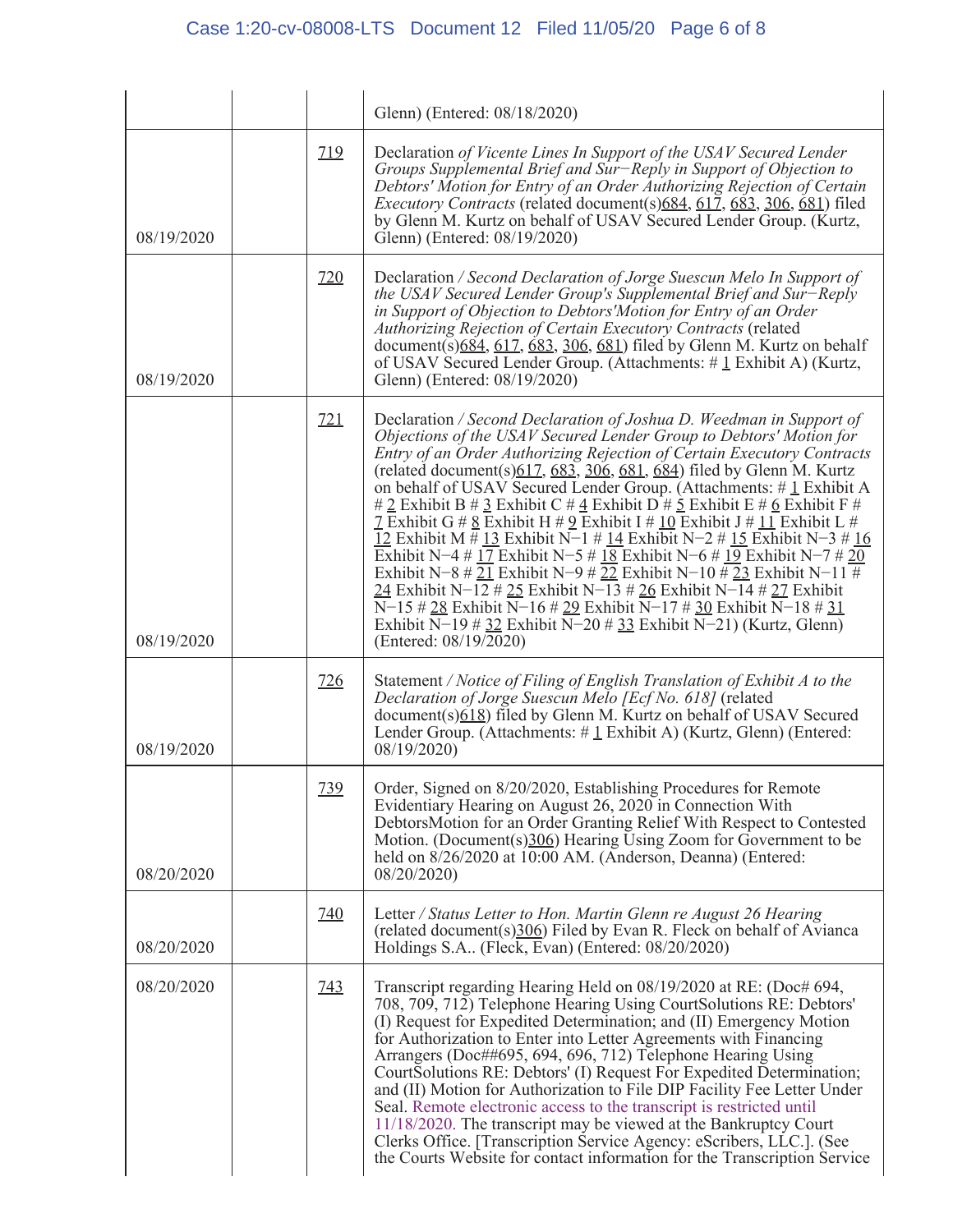|            |             | Agency.) (RE: related document(s) 696, 695, 712, 708, 709, 694).<br>Notice of Intent to Request Redaction Deadline Due By 8/27/2020.<br>Statement of Redaction Request Due By 9/10/2020. Redacted<br>Transcript Submission Due By 9/21/2020. Transcript access will be<br>restricted through 11/18/2020. (Lewis, Tenille) (Entered: 08/21/2020)                                                                                                                                                                                                                                                                                                                                                                                                                                                                                                                                                                                                                                                                                                                                                                                                                                                                                                     |
|------------|-------------|-----------------------------------------------------------------------------------------------------------------------------------------------------------------------------------------------------------------------------------------------------------------------------------------------------------------------------------------------------------------------------------------------------------------------------------------------------------------------------------------------------------------------------------------------------------------------------------------------------------------------------------------------------------------------------------------------------------------------------------------------------------------------------------------------------------------------------------------------------------------------------------------------------------------------------------------------------------------------------------------------------------------------------------------------------------------------------------------------------------------------------------------------------------------------------------------------------------------------------------------------------|
| 08/21/2020 | 742         | Transcript regarding Hearing Held on 08/18/2020 at 2:00 pm RE: (Doc#<br>694, 708, 709) Telephone Hearing Using CourtSolutions RE: Debtors'<br>(I) Request for Expedited Determination; and (II) Emergency Motion<br>for Authorization to Enter into Letter Agreements with Financing<br>Arrangers. Next Hearing set for $08/19/2020$ at $10:00$ am (Doc## 695,<br>694, 696) Telephone Hearing Using CourtSolutions RE: Debtors' (I)<br>Request For Expedited Determination; and (II) Motion for<br>Authorization to File DIP Facility Fee Letter Under Seal. Next Hearing<br>set for 08/19/2020 at 10:00 am. Remote electronic access to the<br>transcript is restricted until 11/19/2020. The transcript may be viewed at<br>the Bankruptcy Court Clerks Office. [Transcription Service Agency:<br>eScribers, LLC.]. (See the Courts Website for contact information for<br>the Transcription Service Agency.) (RE: related document(s) 696, 695,<br>708, 709, 694). Notice of Intent to Request Redaction Deadline Due By<br>8/28/2020. Statement of Redaction Request Due By 9/11/2020.<br>Redacted Transcript Submission Due By 9/21/2020. Transcript access<br>will be restricted through 11/19/2020. (Lewis, Tenille) (Entered:<br>08/21/2020 |
| 08/24/2020 | 751         | Order, Signed on 8/24/2020, Admitting Exhibits in Evidence for August<br>26, 2020 Contract Rejection Hearing. (related document(s) 750, 749)<br>(Anderson, Deanna) (Entered: 08/24/2020)                                                                                                                                                                                                                                                                                                                                                                                                                                                                                                                                                                                                                                                                                                                                                                                                                                                                                                                                                                                                                                                            |
| 08/31/2020 | 789         | Third Monthly Fee Statement of FTI Consulting, Inc. for Compensation<br>for Services Rendered and Reimbursement of Expenses Incurred as<br>Financial Advisor to the Debtors From July 1, 2020 Through and<br><i>Including July 31, 2020</i> Filed by Evan R. Fleck on behalf of FTI<br>Consulting, Inc. (Fleck, Evan) (Entered: 08/31/2020)                                                                                                                                                                                                                                                                                                                                                                                                                                                                                                                                                                                                                                                                                                                                                                                                                                                                                                         |
| 09/04/2020 | 850         | Memorandum Opinion, Signed on 9/4/2020, Granting in Part and<br>Denying in Part Debtors Motion to Reject the USAV Agreements.<br>(related document(s)306) (Anderson, Deanna) (Entered: 09/04/2020)                                                                                                                                                                                                                                                                                                                                                                                                                                                                                                                                                                                                                                                                                                                                                                                                                                                                                                                                                                                                                                                  |
| 09/18/2020 | 959         | Notice of Appeal (related document(s)850) filed by Glenn M. Kurtz on<br>behalf of USAV Secured Lender Group. (Attachments: $\#$ 1 Exhibit A –<br>Memorandum Opinion Granting in Part and Denying in Part Debtors'<br>Motion to Reject the USAV Agreements) (Kurtz, Glenn) (Entered:<br>09/18/2020                                                                                                                                                                                                                                                                                                                                                                                                                                                                                                                                                                                                                                                                                                                                                                                                                                                                                                                                                   |
| 09/18/2020 | 960         | Notice of Appeal (related document(s) 850) filed by Sheron Korpus on<br>behalf of USAV flow Limited. (Korpus, Sheron) (Entered: 09/18/2020)                                                                                                                                                                                                                                                                                                                                                                                                                                                                                                                                                                                                                                                                                                                                                                                                                                                                                                                                                                                                                                                                                                         |
| 10/02/2020 | <u>1014</u> | Statement of Issues and Designation of Record filed by Glenn M. Kurtz<br>on behalf of USAV Secured Lender Group. (Attachments: #1 Exhibit A<br>$-$ # 2 Exhibit B # 3 Exhibit C # 4 Exhibit D # 5 Exhibit E # 6 Exhibit F<br>$\#$ Z Exhibit G)(Kurtz, Glenn) (Entered: 10/02/2020)                                                                                                                                                                                                                                                                                                                                                                                                                                                                                                                                                                                                                                                                                                                                                                                                                                                                                                                                                                   |
| 10/02/2020 | 1015        | Designation of Contents (appellant). / Designation Of Record And<br>Statement Of Issues On Appeal Pursuant To Fed. R. Bankr. 8009(a)<br>filed by Sheron Korpus on behalf of USAV flow Limited. (Korpus,<br>Sheron) (Entered: $10/02/2020$ )                                                                                                                                                                                                                                                                                                                                                                                                                                                                                                                                                                                                                                                                                                                                                                                                                                                                                                                                                                                                         |
| 10/13/2020 | 1081        |                                                                                                                                                                                                                                                                                                                                                                                                                                                                                                                                                                                                                                                                                                                                                                                                                                                                                                                                                                                                                                                                                                                                                                                                                                                     |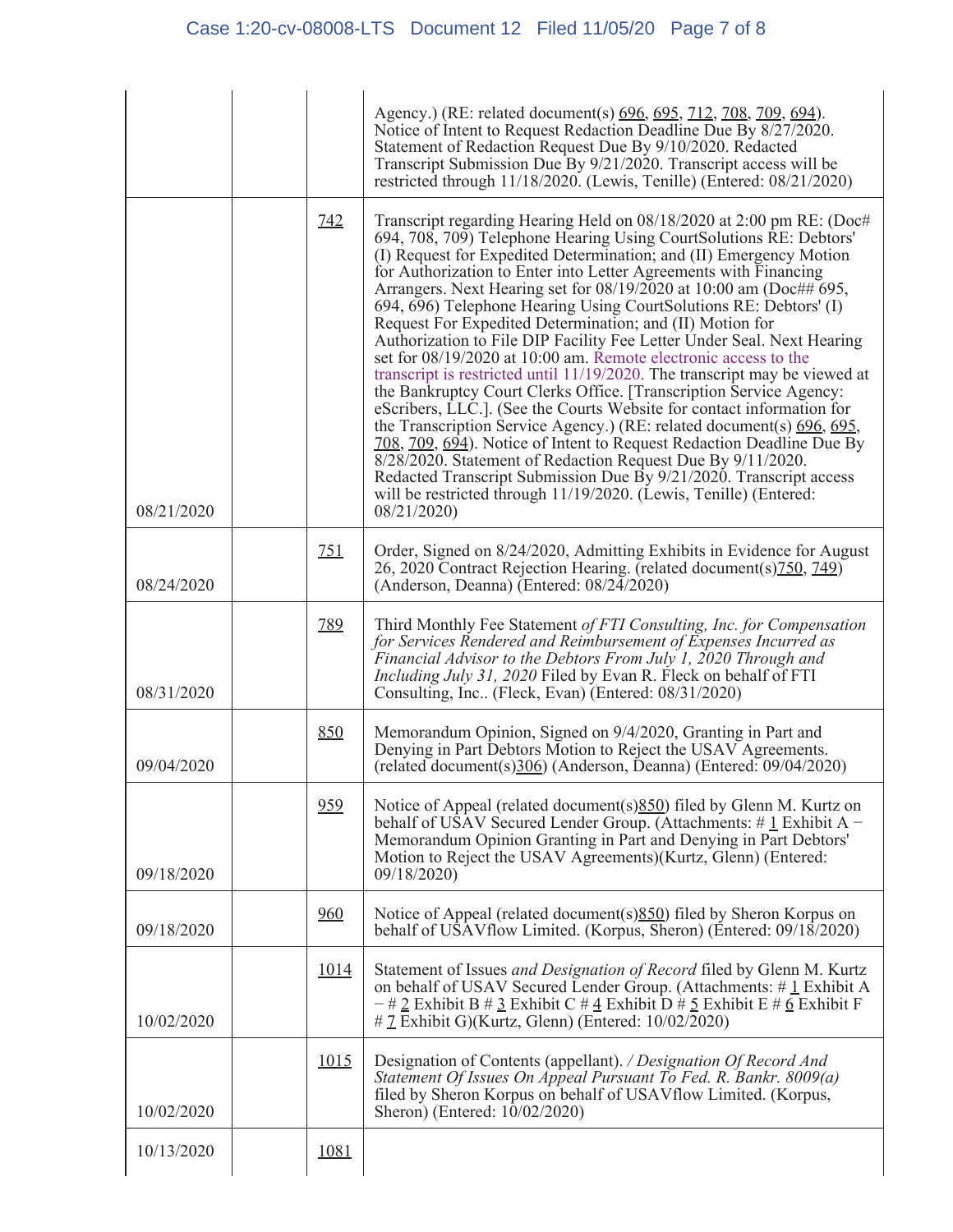|            |      | Motion to Stay / Motion of the USAV Secured Lender Group for Partial<br>Stay of Rejection Order Pending Appeal filed by Glenn M. Kurtz on<br>behalf of USAV Secured Lender Group. (Attachments: $\#$ 1 Exhibit A –<br>Text of Proposed Order) (Kurtz, Glenn) (Entered: 10/13/2020) |
|------------|------|------------------------------------------------------------------------------------------------------------------------------------------------------------------------------------------------------------------------------------------------------------------------------------|
| 10/13/2020 | 1083 | Statement / USAVFLOW LIMITED'S JOINDER TO MOTION OF THE<br>USAV SECURED LENDER GROUP FOR PARTIAL STAY OF<br>REJECTION ORDER PENDING APPEAL (related document(s)1081)<br>filed by Sheron Korpus on behalf of USAV flow Limited. (Korpus,<br>Sheron) (Entered: $10/13/2020$ )        |
| 10/14/2020 | 1087 | Notice of Hearing on the Motion of the USAV Secured Lender Group<br>for Partial Stay of Rejection Order Pending Appeal 1081 with hearing<br>to be held on $10/29/2020$ at 10:00 AM at Courtroom 523 (MG)<br>Objections due by 10/22/2020, (Kurtz, Glenn) (Entered: 10/14/2020)     |
| 10/16/2020 | 1098 | Counter Designation (appellee) / Counter-Designation of Record on<br>Appeal filed by Evan R. Fleck on behalf of Avianca Holdings S.A<br>(Fleck, Evan) (Entered: 10/16/2020)                                                                                                        |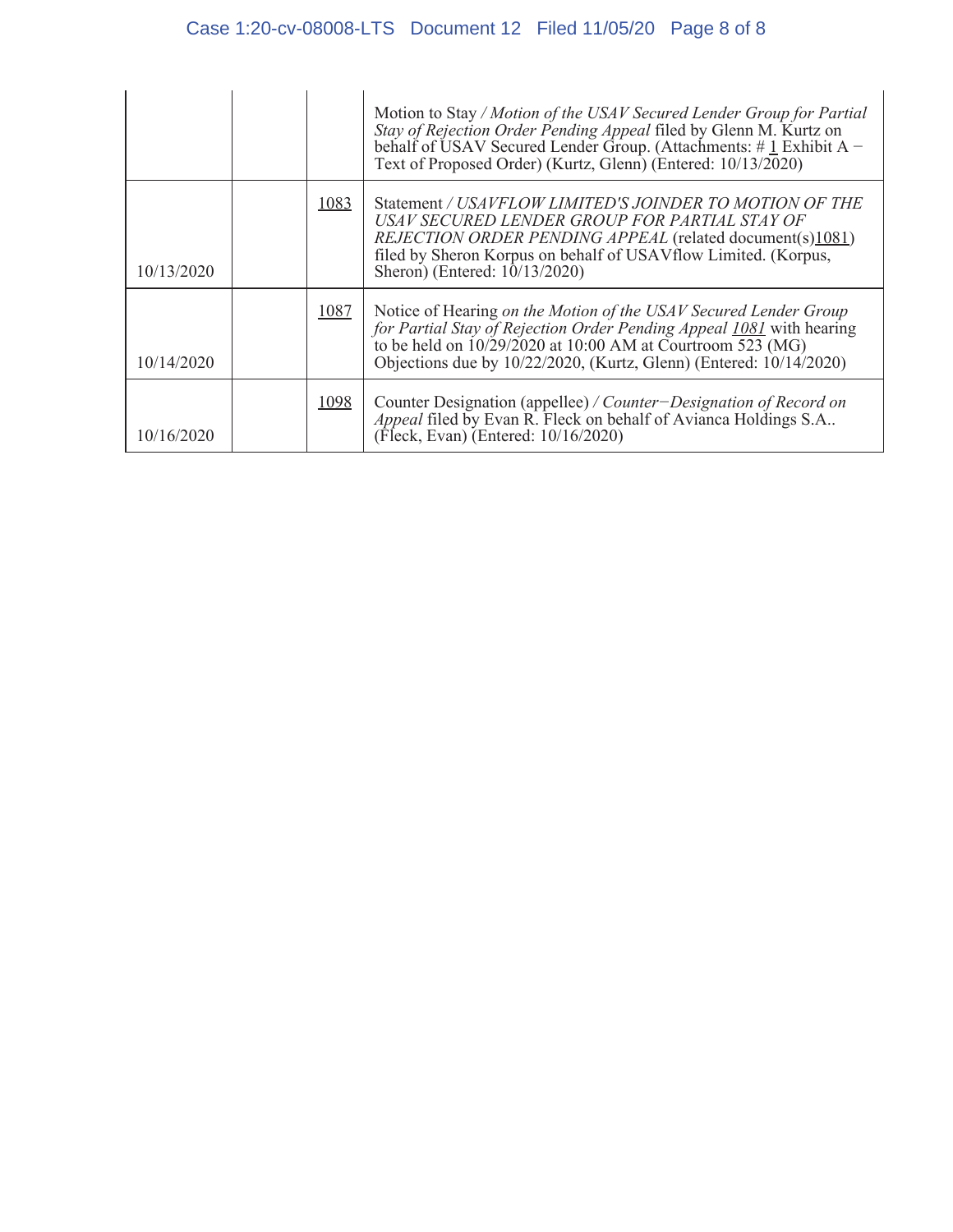**Mediation, PENAP**

# **U.S. Bankruptcy Court Southern District of New York (Manhattan) Adversary Proceeding #: 20−01189−mg**

*Assigned to:* Judge Martin Glenn *Lead BK Case:* 20−11133 *Lead BK Title:* Avianca Holdings S.A. *Lead BK Chapter:* 11 *Demand: Date Filed:* 06/23/20 *Nature[s] of Suit:* 21 Validity, priority or extent of lien or other interest in property 91 Declaratory judgment

*Plaintiff*

*−−−−−−−−−−−−−−−−−−−−−−−*

#### **Avianca Holdings S.A., et al.** represented by **Gregory Allan Bray** Milbank LLP 2029 Century Park East 3 Los Angeles, CA 90067 424−386−4470

Email: gbray@milbank.com

### **Evan R. Fleck**

Milbank LLP 55 Hudson Yards New York, NY 10001−2163 212−530−5567 Email: efleck@milbank.com

## **Andrew M Leblanc**

Milbank LLP 1850 K Street NW Suite 1100 Washington, DC 20006 212−530−7574 Email: aleblanc@milbank.com

### **Aaron Renenger**

Milbank LLP 1850 K Street NW Washington, DC 20006 202−835−7505 Email: arenenger@milbank.com

V.

*Defendant*

*−−−−−−−−−−−−−−−−−−−−−−−−−−−−* 

**USAVflow Limited** represented by **Sheron Korpus** Kasowitz, Benson, Torres LLP 1633 Broadway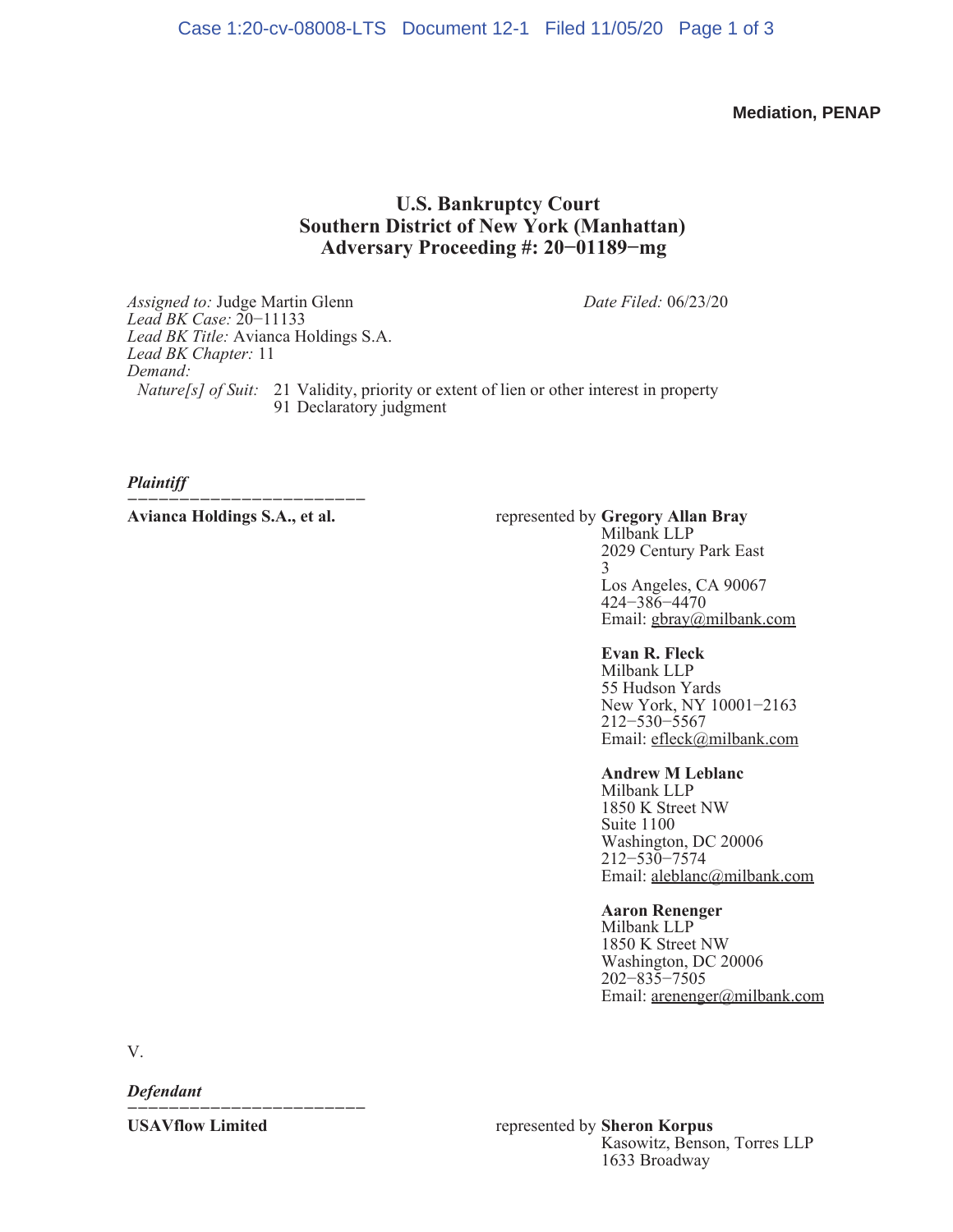New York, NY 10019 212−506−1700 Email: skorpus@kasowitz.com

## **David J. Mark**

Kasowitz Benson Torres LLP 1633 Broadway New York, NY 10019 (212 506−1990  $\text{Fax}$  : (212) 506–1800 Email: dmark@kasowitz.com

## **David S. Rosner**

Kasowitz Benson Torres LLP 1633 Broadway New York, NY 10119−6022 (212) 506−1726 Fax : (212) 506−1800 Email: drosner@kasowitz.com

*Creditor Committee*

#### *−−−−−−−−−−−−−−−−−−−−−−−−−−−−* **Official Committee Of Unsecured Creditors** represented by **Todd M. Goren**

## Morrison & Foerster LLP 250 W. 55th Street New York, NY 10019 (212) 336−4325 Fax : (212) 468−7900 Email: tgoren@mofo.com

| <b>Filing Date</b> | #              | <b>Docket Text</b>                                                                                                                                                                                                                                                                                                                 |
|--------------------|----------------|------------------------------------------------------------------------------------------------------------------------------------------------------------------------------------------------------------------------------------------------------------------------------------------------------------------------------------|
| 06/23/2020         | $\perp$        | Adversary case 20-01189. Complaint against USAV flow Limited (Fee<br>Amount $\$ 350$ .). Nature(s) of Suit: (21 (Validity, priority or extent of lien<br>or other interest in property)), (91 (Declaratory judgment)) Filed by Evan<br>R. Fleck on behalf of Avianca Holdings S.A., et al., (Fleck, Evan)<br>(Entered: 06/23/2020) |
| 07/17/2020         | $\overline{2}$ | Stipulation and Agreement for an Order Enlarging the Time Under Which<br>Defendant Must Respond to the Complaint Filed by Evan R. Fleck on<br>behalf of Avianca Holdings S.A., et al. (Attachments: $\# \mathbf{1}$ Exhibit<br>A)(Fleck, Evan) (Entered: 07/17/2020)                                                               |
| 07/21/2020         | 6              | Order Signed on 7/21/2020 Enlarging the Time Under Which Defendant<br>Must Respond to the Complaint to August 28, 2020. (related<br>$document(s)5)$ (Calderon, Lynda) (Entered: 07/21/2020)                                                                                                                                        |
| 08/27/2020         | $\mathcal{I}$  | Stipulation Amended Stipulation and Agreement for an Order Enlarging<br>the Time Under Which Defendant Must Respond to the Complaint Filed by<br>Evan R. Fleck on behalf of Avianca Holdings S.A., et al. (Attachments: $\ddot{\#}$<br>1 Exhibit A)(Fleck, Evan) (Entered: 08/27/2020)                                             |
| 09/18/2020         | 8              | Amended Order, signed on 9/18/2020, Enlarging the Time Under Which<br>Defendant Must Respond to the Complaint Until 9/25/2020. (related<br>document(s) <sub>Z</sub> ) (Anderson, Deanna) (Entered: 09/18/2020)                                                                                                                     |
| 09/23/2020         | 10             | Stipulation and Agreed Order Authorizing Intervention Signed on<br>9/23/2020. (related document(s)9) (Anderson, Deanna) (Entered:                                                                                                                                                                                                  |